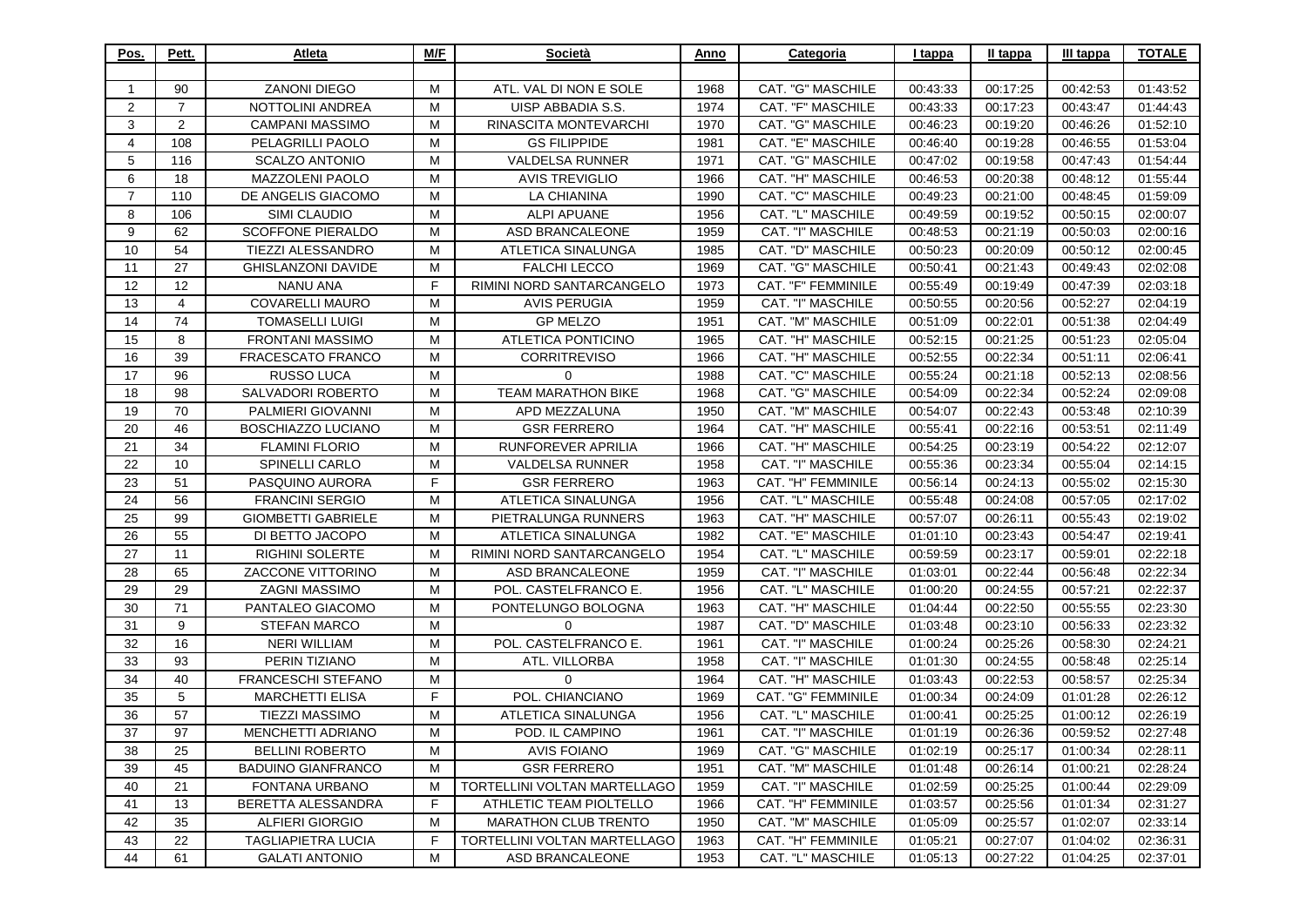| 45 | 66  | DEZZANI ANGELO             | M | <b>GATE CRAL INPS</b>      | 1953 | CAT. "L" MASCHILE  | 01:05:10 | 00:27:46 | 01:04:22 | 02:37:19 |
|----|-----|----------------------------|---|----------------------------|------|--------------------|----------|----------|----------|----------|
| 46 | 36  | <b>BERGANTINI ALDO</b>     | M | $\Omega$                   | 1966 | CAT. "H" MASCHILE  | 01:07:06 | 00:26:18 | 01:04:12 | 02:37:37 |
| 47 | 94  | CAMPIGOTTO MARIA TERESA    | F | ATL. VILLORBA              | 1961 | CAT. "I" FEMMINILE | 01:07:33 | 00:26:54 | 01:03:16 | 02:37:44 |
| 48 | 68  | OLDANO LUCIANO             | M | <b>SS VITTORIO ALFIERI</b> | 1959 | CAT. "I" MASCHILE  | 01:07:40 | 00:26:39 | 01:05:24 | 02:39:44 |
| 49 | 63  | <b>SULIS ELISABETTA</b>    | F | ASD BRANCALEONE            | 1957 | CAT. "I" FEMMINILE | 01:06:34 | 00:27:56 | 01:05:43 | 02:40:14 |
| 50 | 113 | <b>FAGNI FABRIZIO</b>      | M | MONTECATINI MARATHON       | 1961 | CAT. "I" MASCHILE  | 01:10:22 | 00:26:52 | 01:04:04 | 02:41:19 |
| 51 | 37  | <b>BIRRO VALTER</b>        | M | $\Omega$                   | 1966 | CAT. "H" MASCHILE  | 01:07:31 | 00:27:31 | 01:06:51 | 02:41:54 |
| 52 | 67  | CHIARANDA GIANFRANCO       | м | <b>GATE CRAL INPS</b>      | 1949 | CAT. "M" MASCHILE  | 01:07:55 | 00:28:32 | 01:05:31 | 02:41:59 |
| 53 | 33  | <b>BETTINI OSVALDO</b>     | M | ATL. GAVARDO               | 1960 | CAT. "I" MASCHILE  | 01:08:26 | 00:26:29 | 01:07:09 | 02:42:05 |
| 54 | 32  | QUAGLIOTTO ROBERTO         | M | <b>GS MONTEGARGNANO</b>    | 1960 | CAT. "I" MASCHILE  | 01:09:21 | 00:26:26 | 01:07:08 | 02:42:56 |
| 55 | 91  | <b>MOTTA GIOVANNI</b>      | м | 0                          | 1958 | CAT. "I" MASCHILE  | 01:08:39 | 00:28:48 | 01:05:50 | 02:43:18 |
| 56 | 43  | RIGHETTI FLAVIA            | E | 0                          | 1966 | CAT. "H" FEMMINILE | 01:09:18 | 00:27:48 | 01:07:19 | 02:44:26 |
| 57 | 50  | <b>MUO ALESSIO</b>         | M | <b>GSR FERRERO</b>         | 1984 | CAT. "D" MASCHILE  | 01:10:51 | 00:27:14 | 01:06:23 | 02:44:29 |
| 58 | 49  | MOSCARELLO BRUNO           | M | <b>GRS FERRERO</b>         | 1952 | CAT. "M" MASCHILE  | 01:12:02 | 00:27:02 | 01:05:41 | 02:44:45 |
| 59 | 19  | <b>GREGIS ROSANGELA</b>    | E | <b>AVIS TREVIGLIO</b>      | 1968 | CAT. "G" FEMMINILE | 01:02:24 | 00:29:11 | 01:14:34 | 02:46:10 |
| 60 | 64  | TURELLO NALDO              | M | ASD BRANCALEONE            | 1955 | CAT. "L" MASCHILE  | 01:09:15 | 00:29:29 | 01:07:58 | 02:46:43 |
| 61 | 101 | <b>TOSI LUCA</b>           | м | <b>LIBERO</b>              | 1960 | CAT. "I" MASCHILE  | 01:12:50 | 00:28:17 | 01:06:10 | 02:47:17 |
| 62 | 92  | ROSSETTO MARIA ROSA        | F | 0                          | 1959 | CAT. "I" FEMMINILE | 01:12:50 | 00:26:49 | 01:08:36 | 02:48:16 |
| 63 | 72  | DEMARIA ALESSANDRA         | F | PONTELUNGO BOLOGNA         | 1964 | CAT. "H" FEMMINILE | 01:10:39 | 00:29:49 | 01:08:14 | 02:48:43 |
| 64 | 3   | <b>MENCHI ROGAI SERGIO</b> | M | RINASCITA MONTEVARCHI      | 1955 | CAT. "L" MASCHILE  | 01:11:24 | 00:28:41 | 01:09:17 | 02:49:23 |
| 65 | 41  | MONTELEONE EDUARDO         | M | IL CAMPANILE               | 1952 | CAT. "M" MASCHILE  | 01:10:36 | 00:29:03 | 01:10:00 | 02:49:40 |
| 66 | 26  | <b>SARACINO NICOLA</b>     | M | <b>DAUNIA RUNNING</b>      | 1949 | CAT. "M" MASCHILE  | 01:15:11 | 00:28:42 | 01:07:44 | 02:51:38 |
| 67 | 48  | <b>MARTINO FRANCESCO</b>   | M | <b>GSR FERRERO</b>         | 1952 | CAT. "M" MASCHILE  | 01:12:01 | 00:30:13 | 01:11:37 | 02:53:52 |
| 68 | 95  | STORARI DANIELE            | м | PHOENIX FERRARA            | 1956 | CAT. "L" MASCHILE  | 01:13:46 | 00:30:13 | 01:10:15 | 02:54:15 |
| 69 | 24  | LUNGHI GIUSEPPE            | м | POL. SAN MARCO CANTU'      | 1949 | CAT. "M" MASCHILE  | 01:14:01 | 00:29:40 | 01:10:46 | 02:54:28 |
| 70 | 73  | <b>DEDE WILMA</b>          | F | <b>GP MELZO</b>            | 1951 | CAT. "I" FEMMINILE | 01:13:31 | 00:30:11 | 01:11:21 | 02:55:04 |
| 71 | 82  | <b>BABINI GERMANA</b>      | F | DRAGO RAVENNA              | 1953 | CAT. "I" FEMMINILE | 01:10:30 | 00:28:15 | 01:23:03 | 03:01:48 |
| 72 | 44  | <b>TORMEN NADIA</b>        | E | <b>GS QUANTIN</b>          | 1959 | CAT. "I" FEMMINILE | 01:14:50 | 00:33:42 | 01:13:20 | 03:01:53 |
| 73 | 87  | <b>DESTRI DARIO</b>        | M | $\Omega$                   | 1950 | CAT. "M" MASCHILE  | 01:17:53 | 00:31:46 | 01:14:48 | 03:04:28 |
| 74 | 52  | ROGGERO ALDO               | м | <b>GSR FERRERO</b>         | 1951 | CAT. "M" MASCHILE  | 01:18:18 | 00:31:25 | 01:15:35 | 03:05:19 |
| 75 | 53  | ZINGARELLI ANGELA          | F | <b>GSR FERRERO</b>         | 1956 | CAT. "I" FEMMINILE | 01:18:14 | 00:33:56 | 01:14:42 | 03:06:53 |
| 76 | 47  | <b>MACARIO STEFANIA</b>    | F | <b>GSR FERRERO</b>         | 1966 | CAT. "H" FEMMINILE | 01:18:29 | 00:32:24 | 01:17:37 | 03:08:31 |
| 77 | 75  | PACILLO FURIO              | M | DRAGO RAVENNA              | 1947 | CAT. "N" MASCHILE  | 01:20:30 | 00:31:38 | 01:18:17 | 03:10:25 |
| 78 | 88  | <b>BELTRAME ALBERTO</b>    | M | $\Omega$                   | 1943 | CAT. "N" MASCHILE  | 01:19:54 | 00:30:19 | 01:20:54 | 03:11:08 |
| 79 | 80  | PIAZZA ANNA                | F | DRAGO RAVENNA              | 1974 | CAT. "F" FEMMINILE | 01:16:14 | 00:28:40 | 01:27:58 | 03:12:52 |
| 80 | 38  | DE COLLE MARIA GRAZIA      | F | <b>GS QUANTIN</b>          | 1945 | CAT. "I" FEMMINILE | 01:20:27 | 00:33:18 | 01:20:55 | 03:14:41 |
| 81 | 30  | <b>GIANNAZZI EVARISTO</b>  | м | POL. CASTELFRANCO E.       | 1956 | CAT. "L" MASCHILE  | 01:20:30 | 00:30:31 | 01:24:33 | 03:15:34 |
| 82 | 102 | ZONTA PAOLA                | F | LIBERO                     | 1962 | CAT. "I" FEMMINILE | 01:26:50 | 00:33:41 | 01:20:50 | 03:21:21 |
| 83 | 107 | <b>GUERCINI BRUNO</b>      | M | ATLETICA IL COLLE          | 1949 | CAT. "M" MASCHILE  | 01:28:40 | 00:29:25 | 01:24:33 | 03:22:38 |
| 84 | 79  | PIAZZA FRANCO              | м | DRAGO RAVENNA              | 1966 | CAT. "H" MASCHILE  | 01:16:25 | 00:29:57 | 01:37:18 | 03:23:40 |
| 85 | 28  | PRATO DONATELLA            | F | POL. CASTELFRANCO E.       | 1959 | CAT. "I" FEMMINILE | 01:27:47 | 00:33:25 | 01:23:22 | 03:24:35 |
| 86 | 104 | <b>MAZZOLI MARCO</b>       | M | <b>LIBERO</b>              | 1959 | CAT. "I" MASCHILE  | 01:46:01 | 00:27:02 | 01:20:55 | 03:33:58 |
| 87 | 83  | <b>FUSCHINI DANIELE</b>    | M | DRAGO RAVENNA              | 1957 | CAT. "L" MASCHILE  | 01:29:58 | 00:32:50 | 01:33:32 | 03:36:20 |
| 88 | 58  | <b>CONTEMORI MAURO</b>     | м | <b>ATLETICA SINALUNGA</b>  | 1958 | CAT. "I" MASCHILE  | 01:42:00 | 00:30:42 | 01:36:18 | 03:49:00 |
| 89 | 15  | FRANCESCHINI STEFANO       | M | <b>BOMPIANI GROUP</b>      | 1957 | CAT. "L" MASCHILE  | 01:46:00 | 00:30:50 | 01:32:50 | 03:49:40 |
| 90 | 59  | <b>FARNETANI LIVIO</b>     | M | <b>ATLETICA SINALUNGA</b>  | 1955 | CAT. "L" MASCHILE  | 01:42:00 | 00:34:36 | 01:36:18 | 03:52:54 |